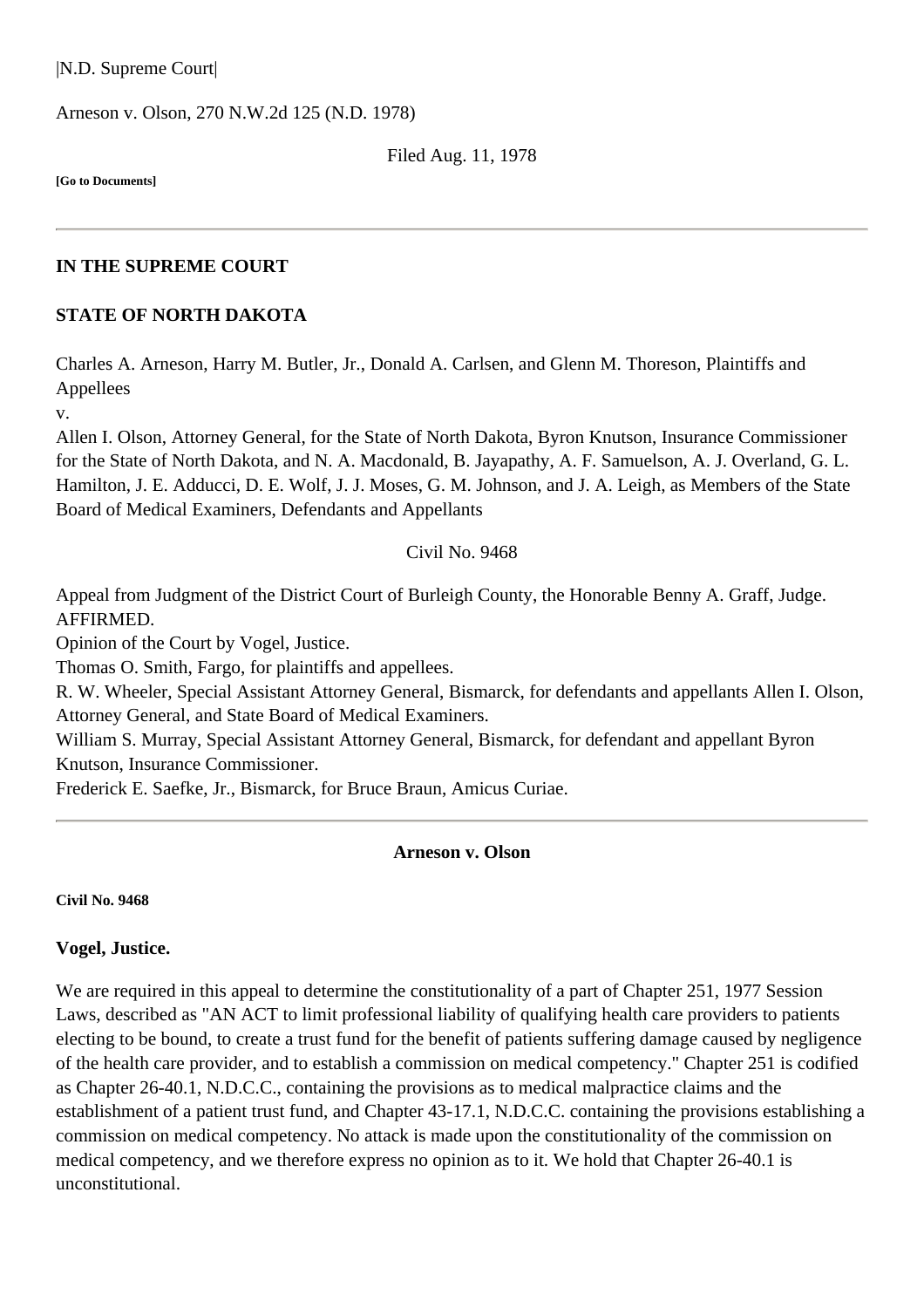The general purposes of Chapter 26-40.1 are stated to be:

### [270 N.W.2d 127]

"... to assure the availability of competent medical and hospital services to the public in North Dakota at reasonable costs; to provide prompt and efficient methods for eliminating the expense involved in nonmeritorious malpractice claims; to provide adequate compensation to patients with meritorious claims; and to encourage physicians to enter the practice of medicine in North Dakota and remain in such practice as long as they are qualified to do so. The legislative assembly finds that the exercise of the sovereign and police power of this state for the good of the majority of its citizens is necessary to improve the availability of medical care, to assure its competency, and to reduce the cost thereof." Sec. 2640.1-01, N.D.C.C.

Section 26-40.1-02 defines the terms used in the Act. The term "health care provider" is restricted to physicians only by the definition that the term "includes a person, corporation, facility, or institution authorized by law to provide professional medical services as licensed physicians." [Emphasis added.] Section 26-40.1-02, subsection 4.

The term "physician" is defined as "a person engaged in the practice of medicine in this state pursuant to the provisions of chapter 43-17." Section 26-40.1-02, subsection 10. Chapter 43-17 relates to the licensed practice of medicine, surgery, and obstetrics, and by Section 43-17-02 excludes dentists, optometrists, Christian Science practitioners, medical officers of the armed forces of the United States, the Public Health Service, and the Veterans Administration, doctors of chiropractic, and chiropodists. These definitions also exclude from the operation of Chapter 26-40.1 such persons involved in health care as nurses, pharmacists, and nurse-anesthetists.

Other definitions will be referred to later in this opinion.

Section 26-40.1-03 provides that if a health-care provider qualifies under the statute, the patient's exclusive remedy against the provider for alleged professional negligence, failure to provide care, failure to obtain informed consent, or any other claim based upon alleged professional negligence shall be as provided by the statute if the patient has consented to be governed by it.

Section 26-40.1-04 provides that a patient or his representative may elect to be bound by the terms of the statute by signing an acknowledgment on forms to be furnished by the Insurance Commissioner. The consent may be made by a mother for an unborn or newborn child or by a guardian or parent or representative of a minor or incompetent. If emergency treatment is required, the provisions of the chapter apply without consent. Otherwise, if consent is not given, the physician shall decide whether he will or will not provide services to the patient.

Section 26-40.1-05 provides that no claimant may recover for failure of the physician to obtain his informed consent unless he establishes "that a reasonably prudent person in the claimant's position would not have undergone the treatment had he been properly informed and that the performance of the treatment was the proximate cause of the injury and damages claimed."

Section 26-40.1-06 provides that no proceedings governed by the provisions of the chapter shall be joined with any action for recovery of damages against any health-care provider not qualified under Chapter 26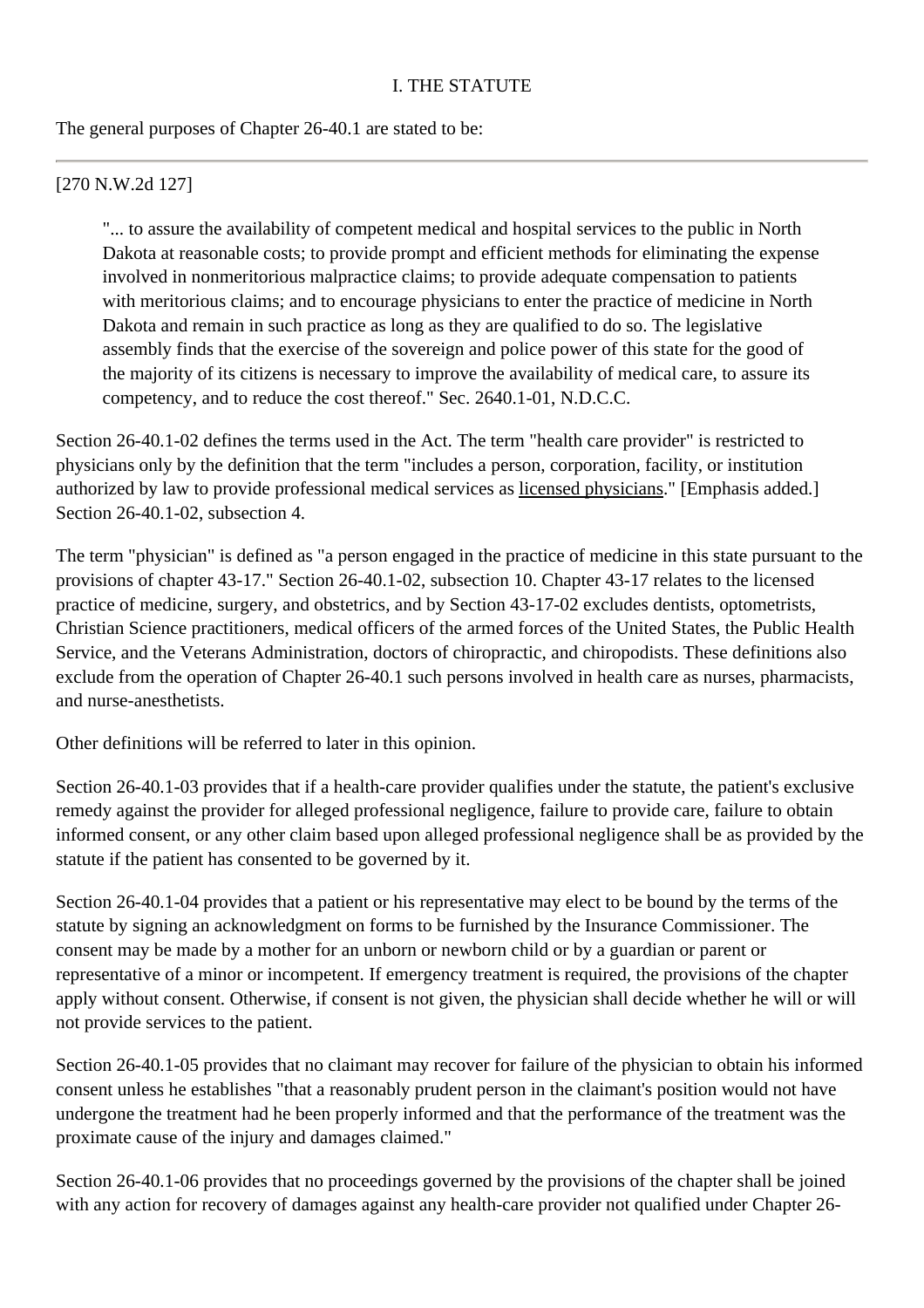40.1, nor shall any cause of action under the chapter be assignable. Thus, under the terms of the statute, a joint cause of action against two physicians, one qualified under the Act and one not, involving the same surgical procedure, jointly performed by both, would have to be split into two separate actions. Similarly, a qualified doctor could not be joined as defendant with a pharmacist or a nurse or a nurse-anesthetist, even though the action is based upon joint negligence.1

## [270 N.W.2d 128]

Section 26-40.1-07 specifies that no liability for professional negligence may be imposed against a healthcare provider "unless expert medical testimony or an admission of fault by the health care provider is presented regarding the alleged deviation from the appropriate standard of care in the specific circumstances of the case and the causation of the alleged injury or death. Where evidence is presented that the injury or death occurred due to a foreign substance which was unintentionally left within the body of a patient following surgery or due to a surgical procedure which was performed upon the wrong patient or the wrong organ, limb, or part of the patient's body, medical expert testimony shall not be required, and such evidence shall constitute a rebuttable presumption that the personal injury or death was caused by negligence." The effect of this provision is to severely limit the application of the doctrine of res ipsa loquitur 2 in medicalnegligence cases, and require expert medical testimony to establish negligence except in very limited situations.

Section 26-40.1-08 eliminates the "collateral source" doctrine heretofore approved by this court in Ostmo v. Tennyson, 70 N.D. 558, 296 N.W. 541 (1941), and Regent Cooperative Equity Exchange v. Johnston's Fuel Liners, Inc., 122 N.W.2d 151 (N.D. 1963) and provides that damages for bodily injury or wrongful death under the statute, which includes damages for out-of-pocket expense for care, are to be reduced by any "nonrefundable medical reimbursement insurance benefit, less premiums paid by or for the claimant over the immediate preceding five years." Thus the tortfeasor is to have the benefit of insurance privately purchased by or for the tort victim, except to the extent that five years' premiums will be repaid.

Section 26-40.1-09 requires all health-care providers within the State to file proof of financial responsibility in the amount of \$100,000 for each occurrence. Without such insurance the health-care provider is not qualified under the statute. Under Section 26-40.1-10, failure to qualify subjects the provider to immediate cancellation of his license to practice.

Section 26-40.1-11 limits the liability of a health-care provider qualified under the Act to \$300,000 for all claims arising from any one occurrence.

Section 26-40.1-12 provides that financial responsibility may be established by filing proof of insurance by a policy of professional liability insurance in the amount of \$100,000 per occurrence. Such insurance may limit total liability in any policy year to \$300,000 for all occurrences or claims made in any policy year.

Section 26-40.1-13 requires 60 days' notice of cancellation of insurance, and Section 26-40.1-14 permits advance payments by a health-care provider or insured to a claimant, with the right to offset such payments against final judgment. Advance payments are not subject to refund by the recipient.

Section 26-40.1-15 provides for the creation of a patient trust fund to be administered by the Commissioner of Insurance. The fund is to be financed by assessments on healthcare providers, who may be assessed not to exceed 150 percent of the cost of the qualifying liability insurance coverage as determined by the Commissioner. A surcharge is provided if the fund becomes inadequate to meet existing and contingent liabilities.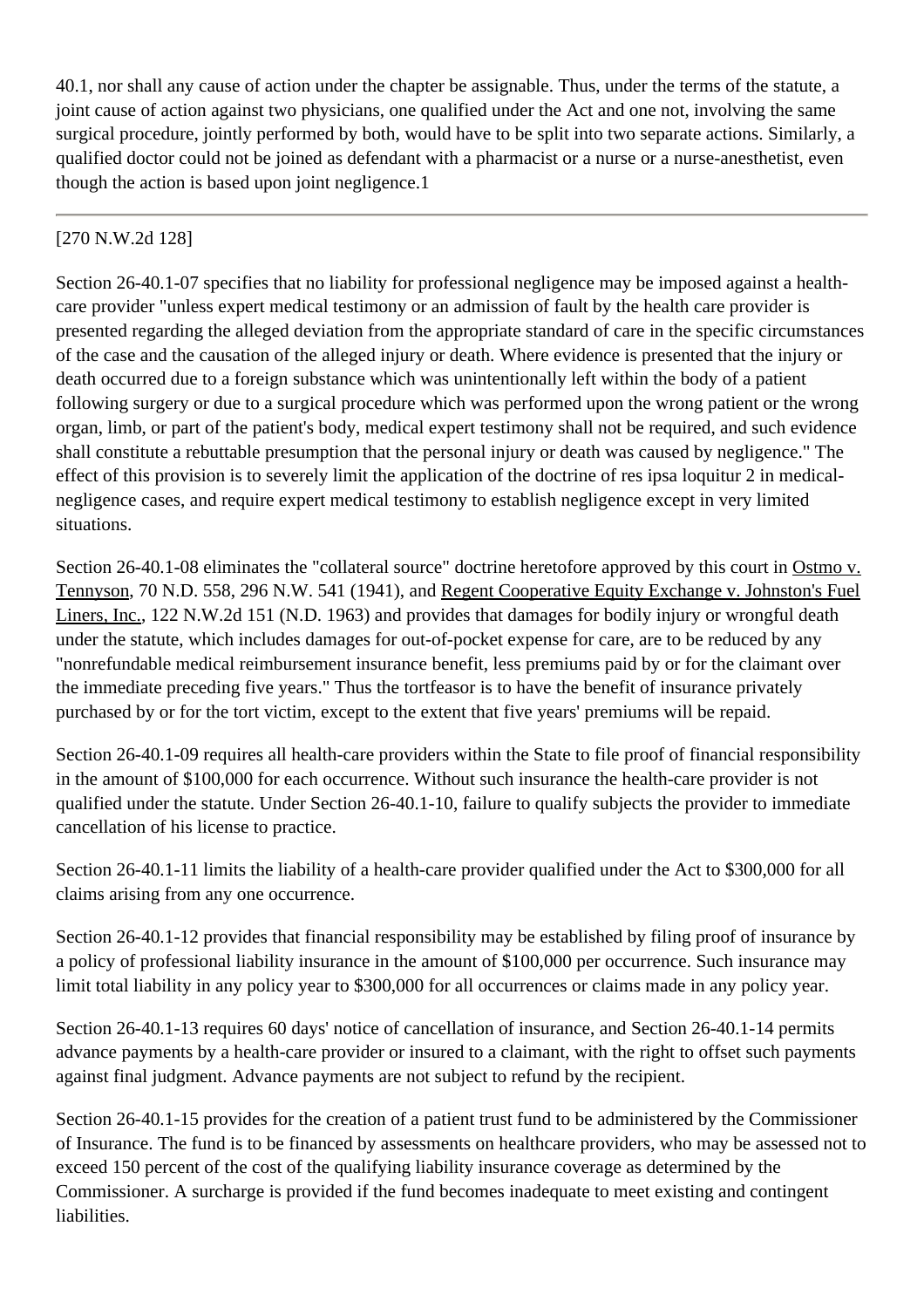Section 26-40.1-16 provides that a court in its discretion may provide in a judgment for payments from the trust fund to a

#### [270 N.W.2d 129]

judgment creditor in regular intervals rather than in a lump sum if the damage award exceeds \$100,000. It also provides that

"A judgment entered in the manner provided by this section may be subject to modification or termination on the basis of specified contingencies."

Section 26-40.1-17 provides for suit in district court "without a jury" and "naming the fund as defendant" if the liability insurer agrees to settle its liability by payment of the policy limit of \$100,000 and the claimant demands additional payments. It also provides that the fund may stipulate for settlement of the excess claim, with approval by the court if the court is satisfied that the stipulation is reasonable. It is further provided that

"The court, however, shall have continuing jurisdiction over the payments and may order the payments changed as changes in circumstance may dictate."

Section 26-40.1-18 provides:

"In no case shall any payment be ordered from the fund unless payment of one hundred thousand dollars by or on behalf of each liable health care provider shall have been made to the claimant."

#### II. PROCEEDINGS IN THE TRIAL COURT

An action was commenced in Burleigh County district court by four physicians. Their amended complaint alleges that the statute is violative of the Equal Protection Clause and due-process provision of the Fourteenth Amendment to the Constitution of the United States and Sections 11, 13, 20, and 22 of the Constitution of the State of North Dakota, and that the statute exceeds the police power of the State. They ask for a declaratory judgment of unconstitutionality and a preliminary injunction followed by a permanent injunction.

Documentary evidence, including affidavits and a stipulation, was presented to the trial court, which determined that Chapter 26-40.1 is unconstitutional as violative of the Federal and State constitutional provisions specified in the complaint, and a permanent injunction was granted. This appeal followed.

In the trial an amicus curiae, Bruce Braun, a 25-year-old quadriplegic who is plaintiff in an action for medical malpractice against a North Dakota physician, was allowed to participate. In this court we similarly allowed his attorney to file a brief and participate in oral argument.

### III. THE ISSUES ON APPEAL

The trial court, in determining that the statute is unconstitutional, specified four reasons for so holding, and said that there were many others. We have restated the issues as identified by the trial court and the parties. The first four are restatements of the issues specifically referred to by the trial court, the next four are raised by the appellant State Board of Medical Examiners, and the remainder by the amicus curiae.

1. Is the requirement of malpractice insurance as a prior condition to the right of a previously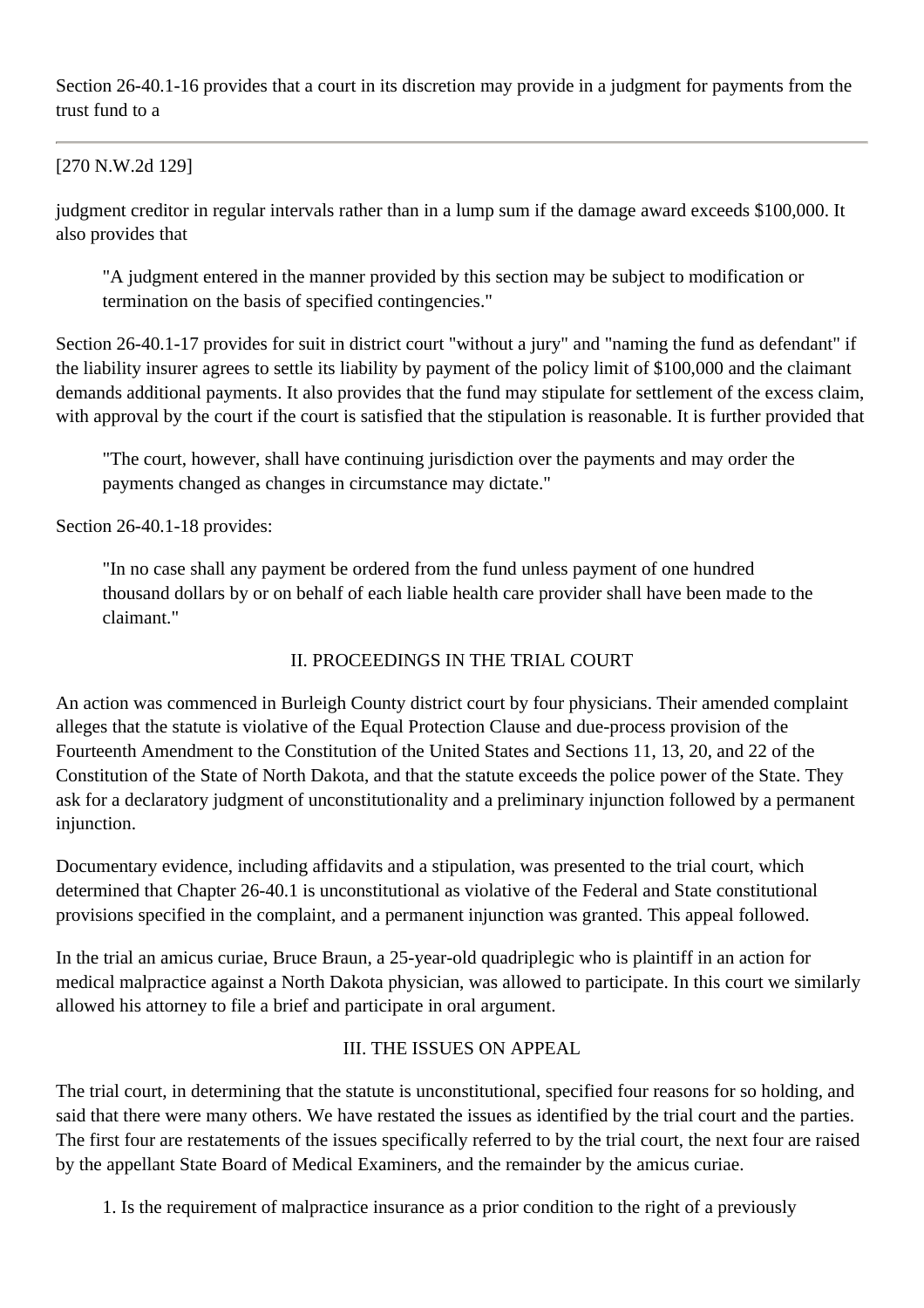licensed physician to practice medicine an unreasonable and arbitrary classification, violating the Equal Protection Clauses of the Federal and State Constitutions?

2. Is the requirement of Section 26-40.1-11, limiting the maximum liability of a physician for medical negligence to \$300,000 in malpractice cases only, an invidious discrimination against malpractice victims, violating Federal and State constitutional provisions as to due process and equal protection?

3. If so, does the consent or implied consent or conclusively presumed consent provided for in Section 26-40.1-04 cure the defect?

4. Does Section 26-40.1-07, requiring expert testimony or admission of fault, except in certain specific cases, before recovery can be had for medical negligence, violate the constitutional rights of a victim or alleged victim of malpractice and unconstitutionally invade the power of the courts?

### [270 N.W.2d 130]

5. Is finding of fact No. 11, that there is no medical insurance problem in North Dakota, supported by evidence?3

6. Is the object of Chapter 26-40.1, as expressed in its preamble, reasonably related to the provisions of the statute?

7. Are plaintiffs Arneson and Butler required by the statute to obtain medical malpractice insurance?

8. Are the provisions of Chapter 251, Session Laws 1977, severable?

9. Is Section 26-40.1-05 unconstitutional in limiting the doctrine of informed consent so as to allow recovery only where reasonably prudent persons would not have undergone the treatment had they been properly informed, and requiring informed consent only where information would ordinarily be provided to the patient under like circumstances by health-care providers, thus unreasonably depriving patients of the opportunity to refuse consent and depriving them of the right to information as to proposed procedures except when physicians ordinarily provide such information?4

10. Do the requirements of Section 26-40.1-07, requiring expert testimony and limiting the res ipsa loquitur defense in medical-negligence cases violate the constitutional rights of patients?

11. Does the near-elimination of the collateral-source rule by Section 26-40.1-08 violate the constitutional rights of patients?

12. Do the provisions of Section 26-40.1-16, allowing modification or termination of periodic payments, and the provision of Section 26-40.1-17, allowing the changing of payments as changes in circumstances dictate, after the judgment has been entered, violate Sections 20 and 22 of the North Dakota Constitution?

13. Does the provision of Section 26-40.1-18, that no payment be made from the trust fund until \$100,000 has been paid by or on behalf of each liable health-care provider, violate the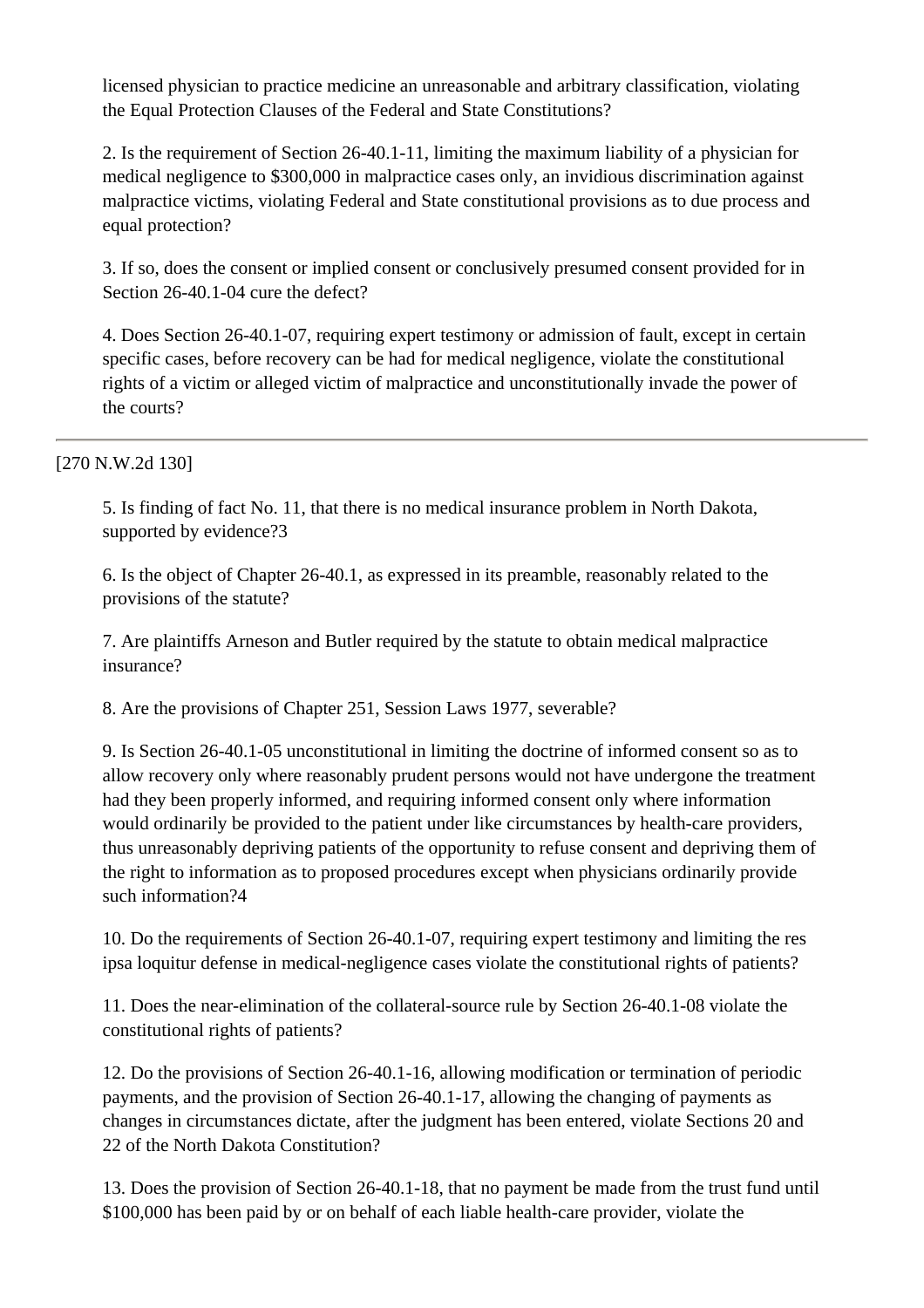constitutional rights of victims of medical negligence?

## IV. DECISIONS IN OTHER JURISDICTIONS

In recent years, a number of States have reacted to what is described as a "medical malpractice crisis," and have adopted various kinds of statutes in response. Some of these statutes have now reached the courts and have been found constitutional or unconstitutional. None of the statutes to which we have been referred is identical to that of North Dakota, and the attacks on constitutionality have varied from State to State. The cases to which we will refer in this opinion, cited by counsel or discovered by us, include the following decisions of the highest appellate courts of various States as to constitutionality of their various statutes:

Wright v. Central DuPage Hospital Association, 63 Ill.2d 313, 347 N.E.2d 736 (1976); Jones v. State Board of Medicine, 97 Idaho 859, 555 P.2d 399 (1976); Carter v. Sparkman, 335 So.2d 802 (Fla. 1976); Eastin v. Broomfield, 116 Ariz. 576, 570 P.2d 744 (1977); State ex rel. Strykowski v. Wilkie, 81 Wis.2d 491, 261 N.W.2d 434 (1978); Prendergast v. Nelson, 199 Neb. 97, 256 N.W.2d 657 (1977); State ex rel. Schneider v. Liggett, 223 Kan. 610, 576 P.2d 221 (1978).

In addition, we will refer to the decision of an Ohio trial court in Simon v. St. Elizabeth Medical Center, 3 Ohio Op.3d 164, 355 N.E.2d 903 (1976).

## [270 N.W.2d 131]

For brevity, we will sometimes refer to these cases by the name of the State and a page reference to the National Reporter System report of the decision.

These opinions, none of which is binding upon us, of course, but all of which are entitled to our careful consideration, arrive at various conclusions as to the various statutes construed. The Ohio and Illinois statutes were held unconstitutional, and the Kansas, Nebraska, Florida, Arizona, and Wisconsin statutes were held constitutional. The record in the Idaho case was deemed insufficient to base a determination upon, and the case was remanded for the taking of further evidence, with instructions indicating that constitutionality would be determined under a rule stricter than the ordinary "rational basis" test.

The various opinions are replete with dissents. The Nebraska opinion, especially, is made less persuasive by the fact that the majority opinion is joined by only three of seven judges, with three others dissenting as to the constitutionality of a \$500,000 limitation on recovery, and one judge declining to reach constitutional questions, since he questions the standing of some of the parties and concludes that the opinion is only advisory. In Wisconsin three of the seven judges dissent from the finding of constitutionality, and in Illinois two of seven judges dissent from a holding of unconstitutionality.

# V. CONSTITUTIONALITY OF NORTH DAKOTA STATUTE

We now proceed to consider the constitutionality of the North Dakota statute on the basis of North Dakota constitutional law, with such assistance as we are able to derive from the opinions of our sister States when they considered, if they did, the questions raised here.

### A. CLAIM REVIEW PANEL NOT CHALLENGED

We note at the outset that many of the decisions in other States are concerned with the constitutionality of a legislatively established body similar to North Dakota's medical malpractice claim review panel, established by Chapter 305, 1977 Session Laws, and separately codified as Chapter 32-29.1, N.D.C.C. None of the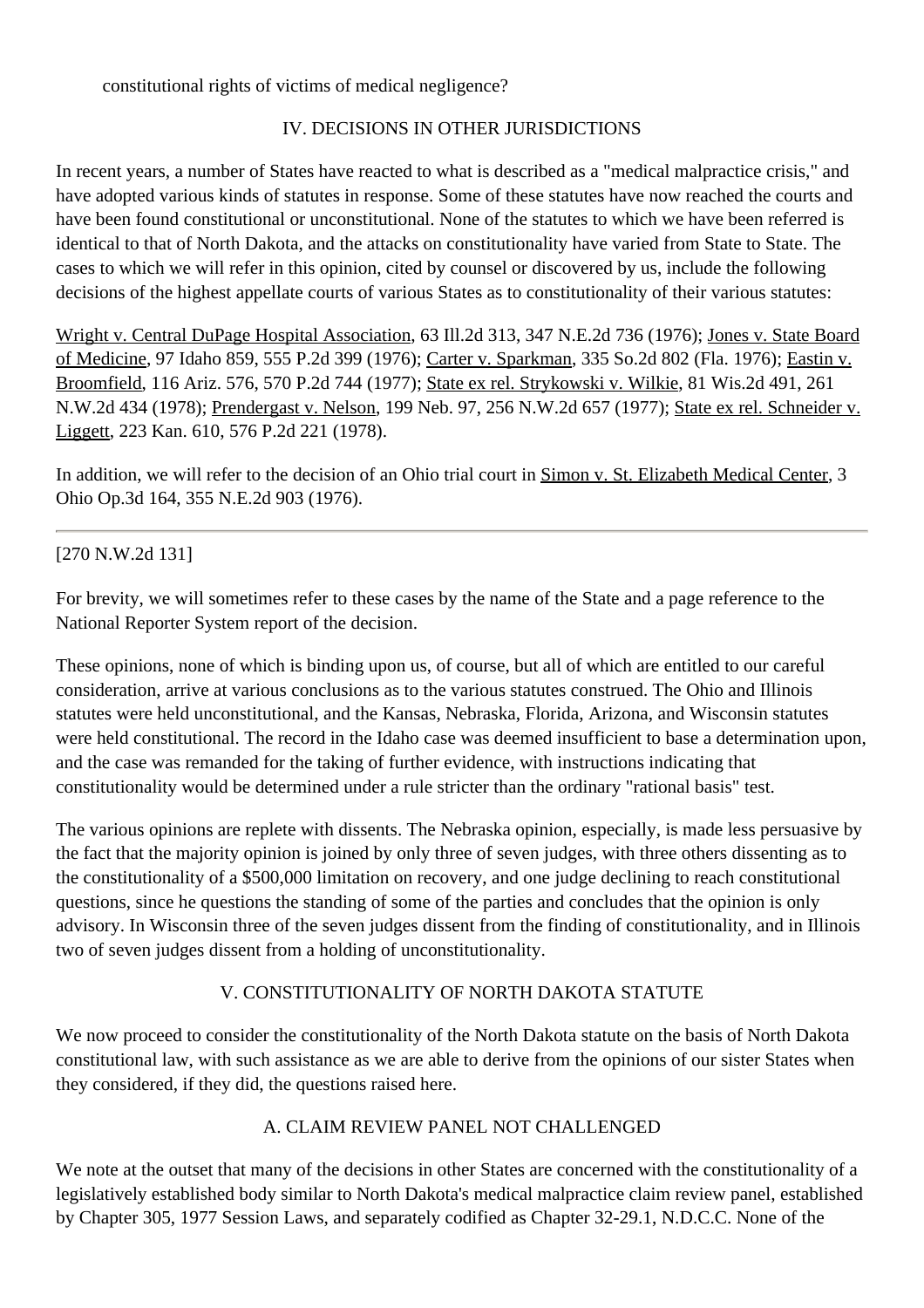parties before us challenges the constitutionality of North Dakota's medical malpractice claim review panel procedure, and we therefore express no opinion on the subject. Somewhat similar bodies were found to be constitutional in Arizona, Wisconsin, and Nebraska, but unconstitutional in Ohio and Illinois.

## B. CONSTITUTIONAL PROVISION AS TO JUDICIAL POWER VIOLATED

Section 87, Constitution of North Dakota, as amended in 1976, provides:

"The supreme court shall have authority to promulgate rules of procedure, including appellate procedure, to be followed by all the courts of this state; and, unless otherwise provided by law, to promulgate rules and regulations for the admission to practice, conduct, disciplining, and disbarment of attorneys at law."

The first clause of the quoted sentence places the authority to promulgate rules of procedure only in the Supreme Court, while the second clause provides that it may promulgate certain rules and regulations unless otherwise provided by the Legislature.

"Procedure" includes pleading and evidentiary matters. Dyer v. Keefe, 97 R.I. 418, 423, 198 A.2d 159, 161 (1964); Hunt v. Rosenbaum Grain Corporation, 355 Ill. 504, 511, 189 N.E. 907, 911 (1934); People v. Aguinaldo, 3 Cal.App.2d 254, 256, 39 P.2d 505, 506 (1934).

Section 26-40.1-06 relates to joinder of causes of action against health-care providers qualified under the chapter and others, and provides that no such joinder is to be permitted. Such a provision is a legislative invasion of the constitutional authority of this court to establish rules of procedure. It is therefore void. Our rules of procedure as to joinder are found in Rules 18, 19, 20, and 21, North Dakota Rules of Civil Procedure.

### [270 N.W.2d 132]

They contain no language precluding joinder of health-care providers and others in the same action. In the interest of economy of judicial time and expense to the State and to the parties, we are not disposed to adopt a rule denying joinder. In a typical medical-negligence case, the defendants may very well include hospitals, nurses, nurse-anesthetists, and physicians who are qualified, as well as physicians not qualified under Chapter 26-40.1, N.D.C.C. Adoption of a rule similar to Section 26-40.1-06 would require a duplication or multiplication of evidence and a duplication or multiplication of expense, which does not appear to us to be justified.

Similarly, Section 26-40.1-07 attempts to severely limit the doctrine of res ipsa loquitur, heretofore held applicable in medical-negligence cases in this State. Swanson v. Hill, 166 F.supp. 296 (D.N.D. 1958); Sagmiller v. Carlsen, [219 N.W.2d 885](http://www.ndcourts.gov/supreme-court/opinion/219NW2d885) (N.D. 1974). It has also been held, under the law of this State, that expert testimony is not necessary to establish a duty, the breach of which is a blunder so egregious that a layman is capable of comprehending its enormity. Walker v. North Dakota Eye Clinic, Ltd., 415 F.Supp. 891 (D.N.D. 1976). See also fn. 1.

The admissibility of evidence is a matter for the determination of this court. We hold that the attempted legislative establishment of rules as to joinder and admissibility of evidence in Sections 26-40.1-06 and 26- 40.1-07, N.D.C.C., is unconstitutional.

C. POLICE POWER PERMITS REASONABLE REGULATION OF PREVIOUSLY LICENSED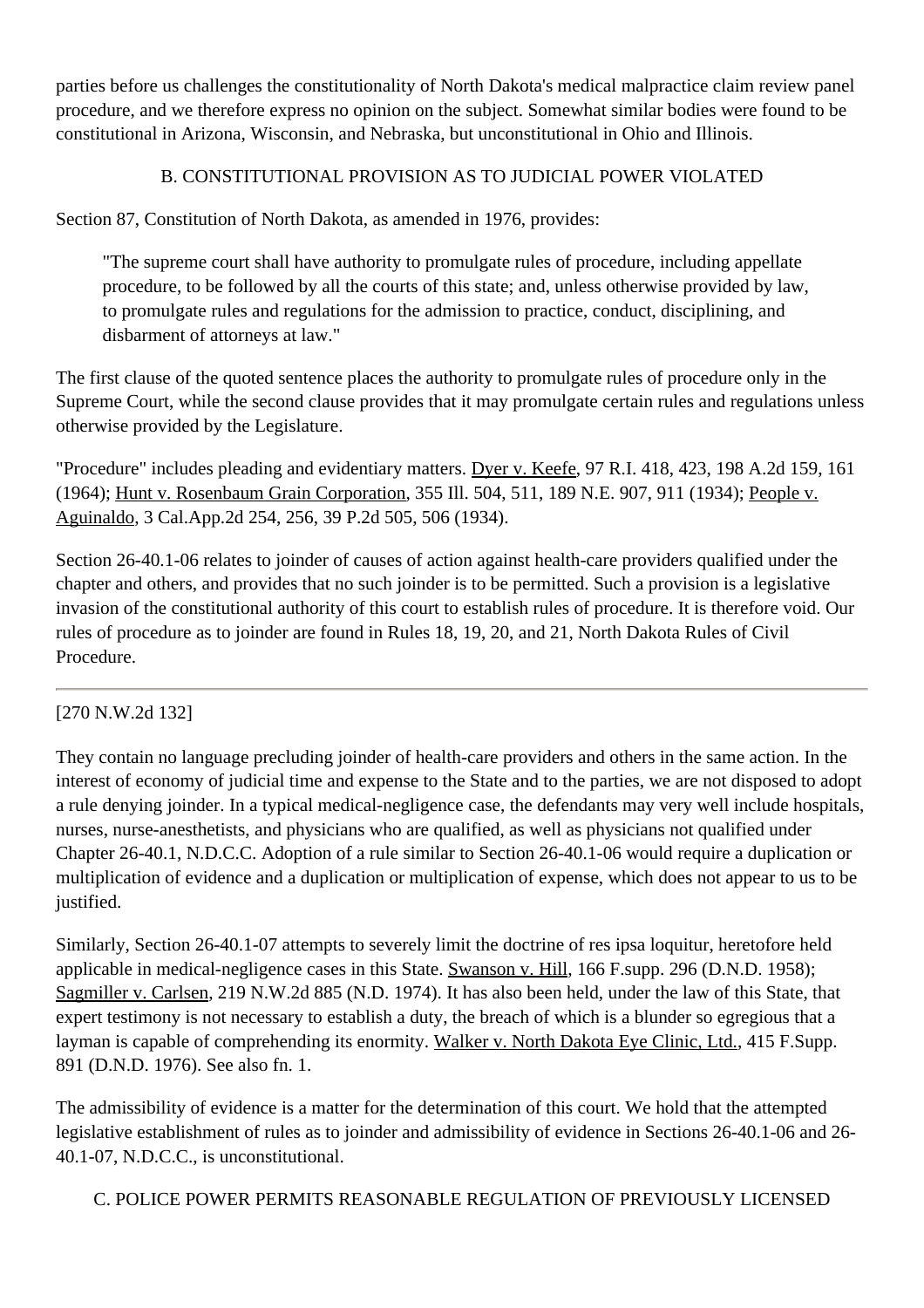#### PROFESSIONALS

The four physicians who commenced the present action argue that a requirement by statute that previously licensed physicians furnish evidence of professional liability insurance and participate in the patient's trust fund, or lose their licenses if they fail to do so, violates "the concept of substantive due process" and constitutes an improper exercise of the police power of the State. In a very recent case, Johnson v. Elkin, [263 N.W.2d 123,](http://www.ndcourts.gov/supreme-court/opinion/263NW2d123) 130 (N.D. 1978), we said:

"We conclude that there is no general constitutional prohibition against legislation limiting entry into occupations or professions. Any occupation or profession may be subject to the police power. The only question is whether the regulation, as to entry into the occupation or profession or otherwise, is reasonable and, within constitutional limits, promotes the order, safety, health, morals and general welfare of society. [Citation omitted.]"

The rule is the same as to continuance of a profession or occupation after the original entry. Reasonable regulation is still permissible.

We discuss the due-process question below.

### D. STANDARDS OF CONSTITUTIONAL SCRUTINY

We turn now to standards to be applied to our determination of the questions of equal protection and due process.

The original plaintiffs are within permissible bonds in asking us to rule on the substantive due process of the statute. As we pointed out in Johnson v. Hassett, [217 N.W.2d 771](http://www.ndcourts.gov/supreme-court/opinion/217NW2d771) (N.D. 1974), and Johnson v. Elkin, supra, North Dakota has never renounced substantive due process as a constitutional standard, while the Federal courts had made such a renunciation for a long period after 1937, but seem to be hesitantly returning to the standard of late. See, for example, Quilloin v. Walcott. 434 U.S. 246, 98 S.Ct. 549, 54 L.Ed.2d 511 (1978); Roe v. Wade, 410 U.S. 113, 93 S.Ct. 705, 35 L.Ed.2d 147 (1973); and Moore v. City of East Cleveland, 431 U.S. 494, 97 S.Ct. 1932, 52 L.Ed.2d 531 (1977).

In Johnson v. Hassett, supra, we referred to the three standards of scrutiny of equal-protection questions for a judicial adjudication of constitutionality which appeared to have evolved in the Federal courts. One is the traditional reasonable or rational-basis

[270 N.W.2d 133]

standard under which a statute will be upheld if its classifications are not patently arbitrary and bear a reasonable relationship to a legitimate government interest. However, if the case involves an "inherently suspect classification" or a "fundamental interest," it is "subjected to strict judicial scrutiny." A third, less clearly defined, category requires a "close correspondence between statutory classification and legislative goals." In Johnson v. Hassett, supra, we said that this latter test closely approximates the substantive dueprocess test historically used by this and other State courts. It is the test we used in Johnson v. Hassett, supra , which has many similarities to the present case. Johnson v. Hassett involved the constitutionality of the automobile guest statute, which limited recovery in tort for automobile guests by application of a test which was inapplicable to other tort victims, including paying guests riding in automobiles. It is the test we will apply in this case, and it is the test applied by the Idaho court. Just as we will do below, the Idaho court independently examined the basis for the legislative justification for the Act in question. See pages 407 and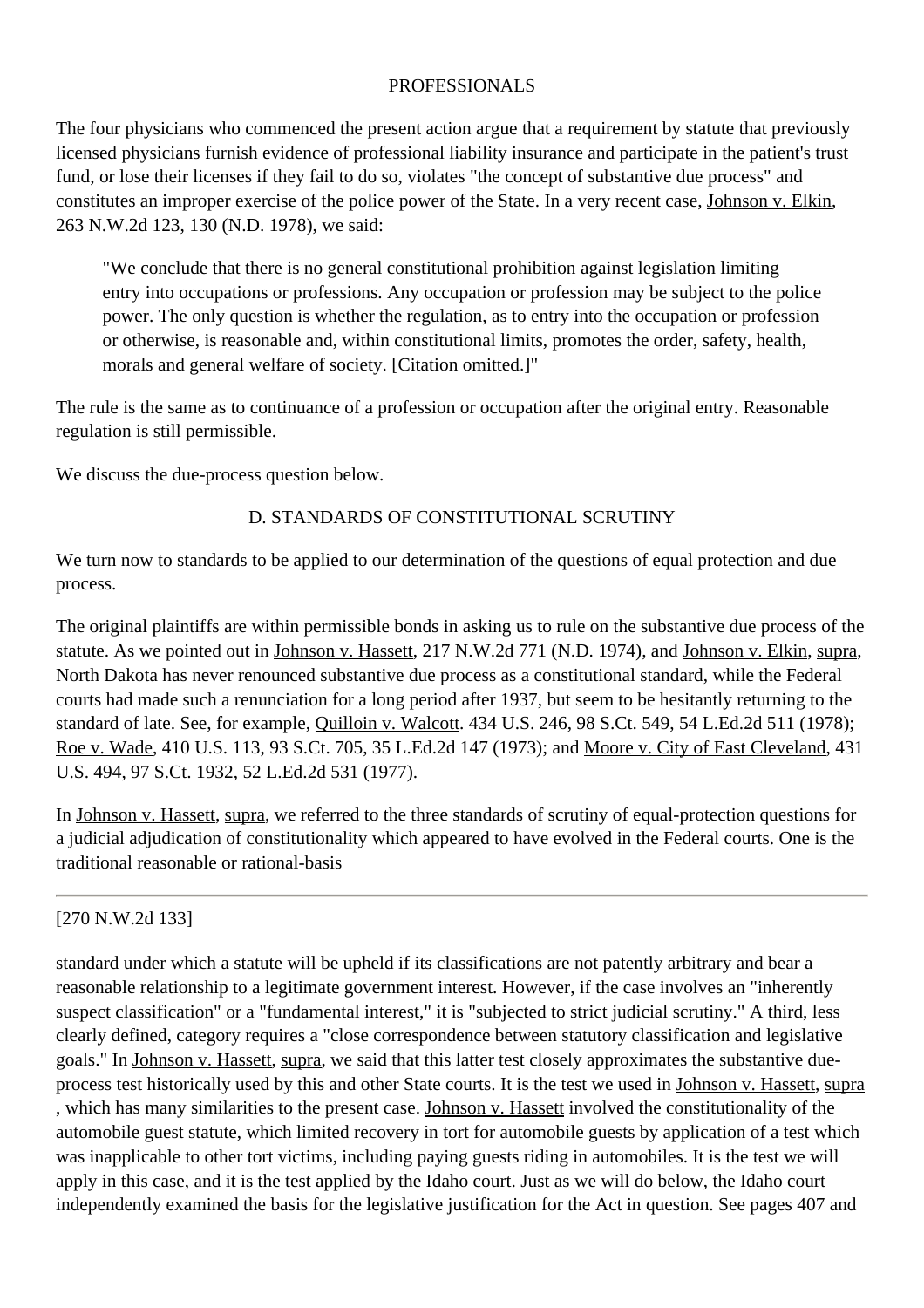411 of the Idaho opinion.

The Wisconsin, Kansas, and Nebraska courts applied the rational-basis test.

As to the application of due-process principles in cases where the police power is asserted, the test is whether the State acts in an arbitrary or unreasonable manner. Menz v. Coyle, 117 N.W.2d 290 (1962); Johnson v. Elkin, supra.

### E. APPLICATION OF STANDARDS TO ACT IN QUESTION

We have briefly noted above some of the ways in which Chapter 26-40.1, N.D.C.C., modifies previous law. These include a limitation of recovery to \$300,000 [Sec. 26-40.1-11], which will be discussed below. Section 26-40.1-08 abolishes the collateral-source doctrine, previously approved by this court in Ostmo v. Tennyson, 70 N.D. 558, 296 N.W. 541 (1941), and Regent Cooperative Equity Exchange v. Johnston's Fuel Liners, Inc., 122 N.W.2d 151 (N.D. 1963). The new statute will allow the tortfeasor to have the advantage of nonrefundable insurance benefits purchased by or for the injured plaintiff, except for refund of five years' premiums. Another change relates to the doctrine of informed consent, under which heretofore a physician was liable for negligent acts or omissions undertaken without first obtaining the informed consent of the patient. Under Sections 26-40.1-05 and 26-40.1-02, subdivision 5, the test of liability for failure to obtain informed consent is changed from a subjective right of the patient to refuse consent to an objective determination of whether a reasonably prudent person would have undergone the treatment had he been properly informed, and requiring information only to the extent that such information "would ordinarily be provided to the patient under like circumstances by health care providers."

Thus the custom of health-care providers becomes the standard as to what information should be given, and the right to refuse is determined not by the will of the patient but by the determination of a jury as to what a reasonably prudent person would have done.

The Legislature attempted to meet some of the anticipated constitutional objections to Chapter 26-40.1 by providing that it applied only to patients who "consented" to its provisions. Section 26-40.1-04 provides that a patient or his representative (parent, guardian, attorney, spouse, trustee, personal representative, or other legal agent) elects to be bound by signing an acknowledgment of consent on forms to be furnished by the Commissioner. Other provisions are summarized in the early part of this opinion. It is provided that "In the event a patient does not consent pursuant to this section, the physician shall decide whether he will or will not provide services to the patient." It is further provided that "In the event emergency treatment is required, such person is subject to the terms and provisions of this chapter." Thus it is conclusively presumed that an unconscious patient or other patient requiring emergency care consents to treatment, but in the

### [270 N.W.2d 134]

absence of consent by a nonemergency patient, the physician is under no obligation to provide any care at all. The only choices available to the patient who is refused care apparently are to suffer or die of his ailment or to travel outside the State to obtain medical attention.

We do not hold that tort liability may never be waived by contract, 5 but we will consider the apparent harshness of the provision we have outlined as one of the factors to be used in determining whether due process and equal protection are violated.

The foregoing list is not exhaustive.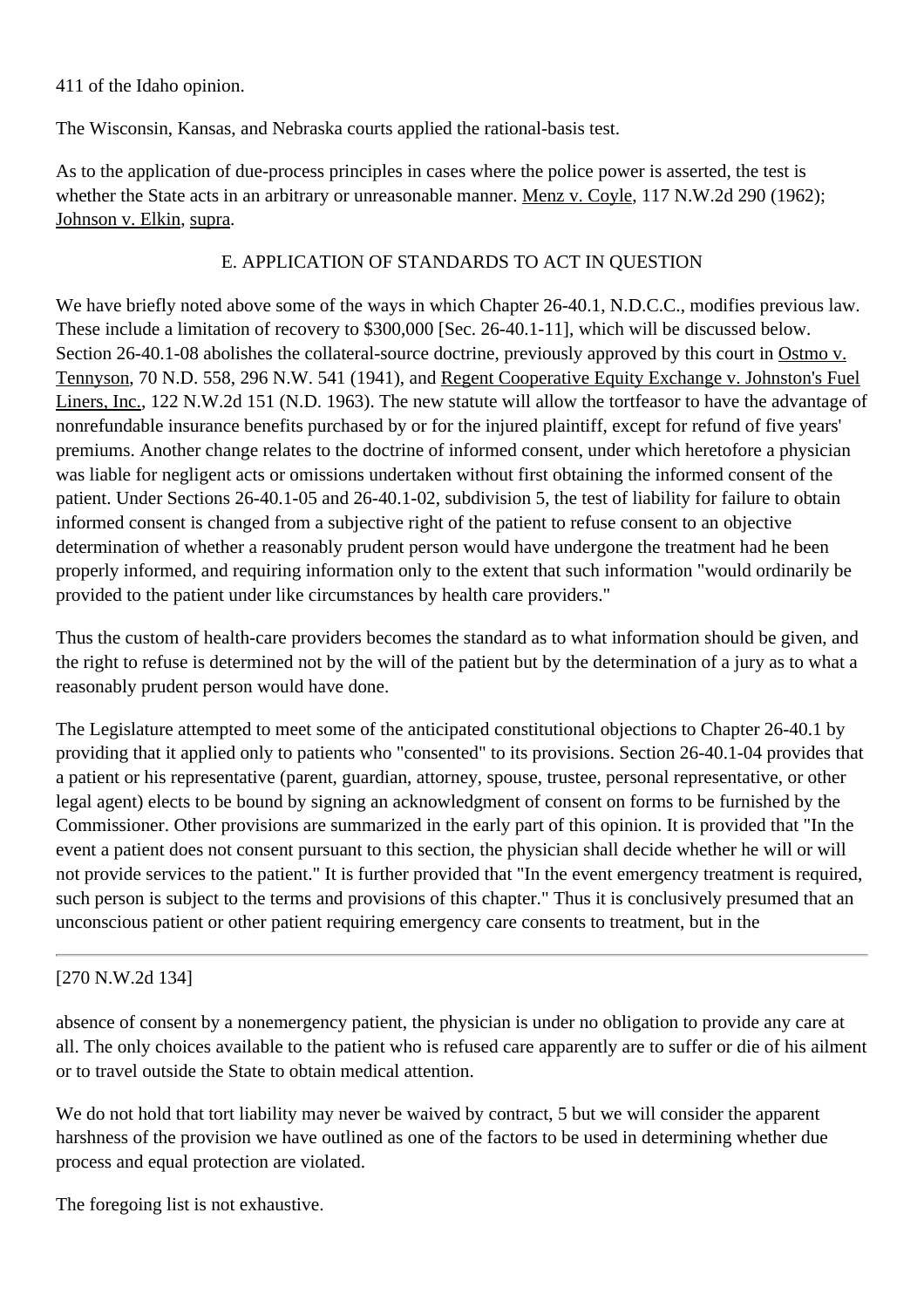We have no doubt that the Legislature has the authority to modify pre-existing law in some of the respects we have mentioned. However, the overall extent and effect of such modifications are matters which we may consider in arriving at our ultimate determination as to whether the statute is arbitrary or unreasonable and violates due process, and whether there is a close correspondence between statutory classifications and legislative goals, or whether equal protection is violated by the lack of such correspondence.

We now turn to the question of whether the requirement of \$100,000 insurance and participation in a fund to create excess coverage to \$300,000 is violative of due process. The Idaho court, page 408, held that due process was not violated. The Kansas court made a similar holding. But these decisions are not as persuasive as they might be, since the Idaho statute has a provision under which physicians unable to obtain insurance may be exempted [I.C. § 39-4211], and the Kansas plan provides for "an apportionment plan whereby any health care provider may obtain liability insurance from the plan if insurance from a conventional source (40-3413) is not available." 576 P.2d page 224. The North Dakota statute contains no similar provisions. The nearest approach in the North Dakota procedure is a special rule promulgated by the defendant Board of Medical Examiners which provides for a special license which the Board may grant "in the best interests of the State" to "special applicants." No standards are specified for action by the Board of Medical Examiners; no statutory authority for the issuance of such a special license is apparent; and the term "special applicants" is nowhere to be found in the statute. We have serious doubts as to the authority of the Board of Medical Examiners to issue such licenses, but, since the matter was not briefed and argued, we express no opinion at this time.

A compulsory insurance statute affecting physicians was held unconstitutional in McGuffey v. Hall, 557 S.W.2d 401 (Ky. 1977) even though the Kentucky Act contained provisions for self-insurance not present in the North Dakota Act.

We express serious doubts as to the reasonableness of the statutory scheme which requires insurance but does not provide for those unable to obtain insurance an alternative means for obtaining the equivalent of insurance, as applied to persons licensed to engage in a profession. In view of our holdings later in this opinion, we do not decide the question at this time.

We note, in passing, that some of the other States provide methods for providing equivalent protection, other than insurance, sometimes similar to the assigned-risk plan for insuring uninsured motorists in North Dakota [Sec. 26-41-19, N.D.C.C.], and qualification as a self-insurer under the Auto Accident Reparations Act [Chap. 26-41, N.D.C.C.] and the Financial Responsibility law [Chap. 39-16, N.D.C.C.].

We do not hold, or even suggest, that no right may be limited or withdrawn without providing a quid pro quo. Ohio says that such a quid pro quo must be given [page 910], but Idaho [page 409], Wisconsin [pages 447-448], and Nebraska [page 671] disagree. The United States Supreme

### [270 N.W.2d 135]

Court recently expressed doubt that a quid pro quo was required when a tort remedy was replaced but did not decide the question, holding that a quid pro quo was provided. Duke Power Co. v. Carding Environmental Study Group, \_ U.S. \_, 98 S.Ct. 2620, 57 L.Ed.2d 595 (1978).

However, we agree with the Illinois court [page 743] that while there need not always be a quid pro quo, any limitation or elimination of a pre-existing right may not be arbitrarily imposed.

F. LIMITATION ON RECOVERY VIOLATES EQUAL PROTECTION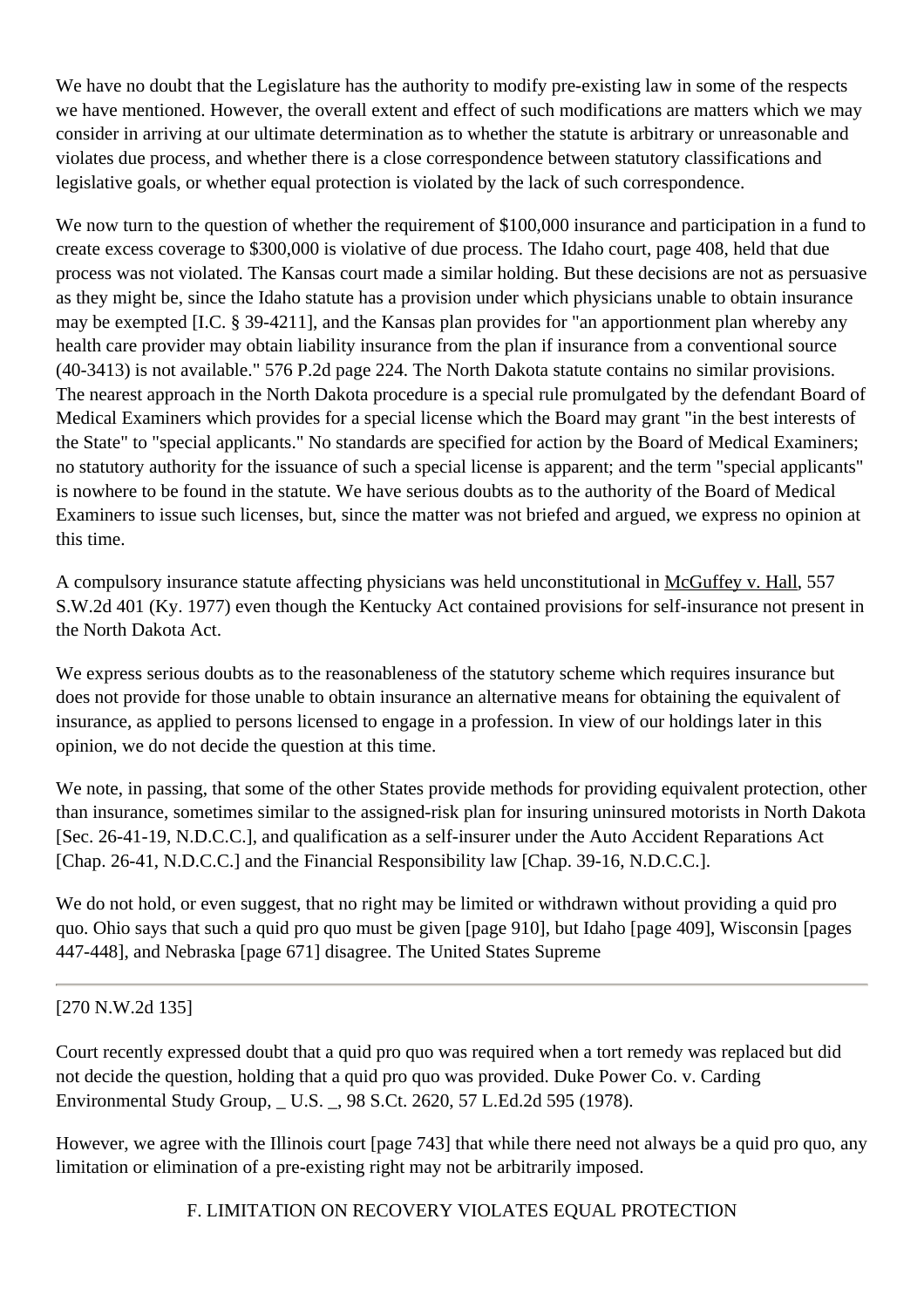We come now to the constitutionality of the maximum figure of \$300,000 arising from any one occurrence.

It is common knowledge that some severely injured persons have normal life expectancies. Some of them require care around the clock. It seems obvious that the total expense of caring for a young person in a coma, or a quadriplegic, during a normal life expectancy might well exceed \$300,000. In the face of such facts, we must examine the stated basis for the imposition on the limitation of recovery to \$300,000.

Preliminarily, we note that no State court of last resort has upheld a limitation so low. Nebraska upheld a \$500,000 limitation, but Illinois held that a \$500,000 limitation was unconstitutional as arbitrary and as a special law [pages 742-743]. In Idaho a limitation on recoverable damages for actions against physicians of \$150,000 per claim and \$300,000 per occurrence is specified. However the Idaho court remanded the case for further factual basis for a determination as to whether the means adopted were reasonably related to the solution of the problems asserted by the Legislature.

In Wisconsin there appears to be no limit presently for recovery, but only a limit of \$500,000 of payments per year if the award is over \$1,000,000. The Wisconsin statute provides that after July 1, 1979, there shall be a limit of recovery of \$500,000 over and above medical expenses, and only if the State fund falls below a certain level. Yet the Wisconsin Supreme Court held that it would be "judicially inappropriate" to decide in 1977 whether the provision effective in 1979 was constitutional. In Kansas there apparently is no limit of recovery.

We proceed to a determination of whether the legislative limitation of recovery is arbitrary and unreasonable and violative of due process, or whether there is a sufficiently close correspondence between statutory classification and legislative goals so as not to violate the equal-protection requirements of the State and Federal Constitutions.6

At the beginning of this opinion we quoted the preamble of the statute, containing its legislative purposes. These include assurance of availability of competent medical and hospital services at reasonable cost, elimination of the expense involved in nonmeritorious malpractice claims, provision of adequate compensation to patients with meritorious claims, and the encouragement of physicians to enter into practice in North Dakota and remain in such practice so long as they are qualified to do so.

Does the limitation of recovery of seriously damaged or injured victims of medical negligence promote these aims? We hold that it does not and that it violates the Equal Protection Clause of the State Constitution. Certainly the limitation of recovery does not provide adequate compensation to patients with meritorious claims; on the contrary, it does just the opposite for the most seriously injured claimants. It does nothing toward the elimination of nonmeritorious

### [270 N.W.2d 136]

claims. Restrictions on recovery may encourage physicians to enter into practice and remain in practice, but do so only at the expense of claimants with meritorious claims. We agree with the Illinois court where it says:

"...Furthermore, the very seriously injured malpractice victim, because of the recovery limitation, might be unable to recover even all the medical expenses he might incur, in which event he would recover nothing for any other loss suffered.

"Defendants argue that there is a societal quid pro quo in that the loss of recovery potential to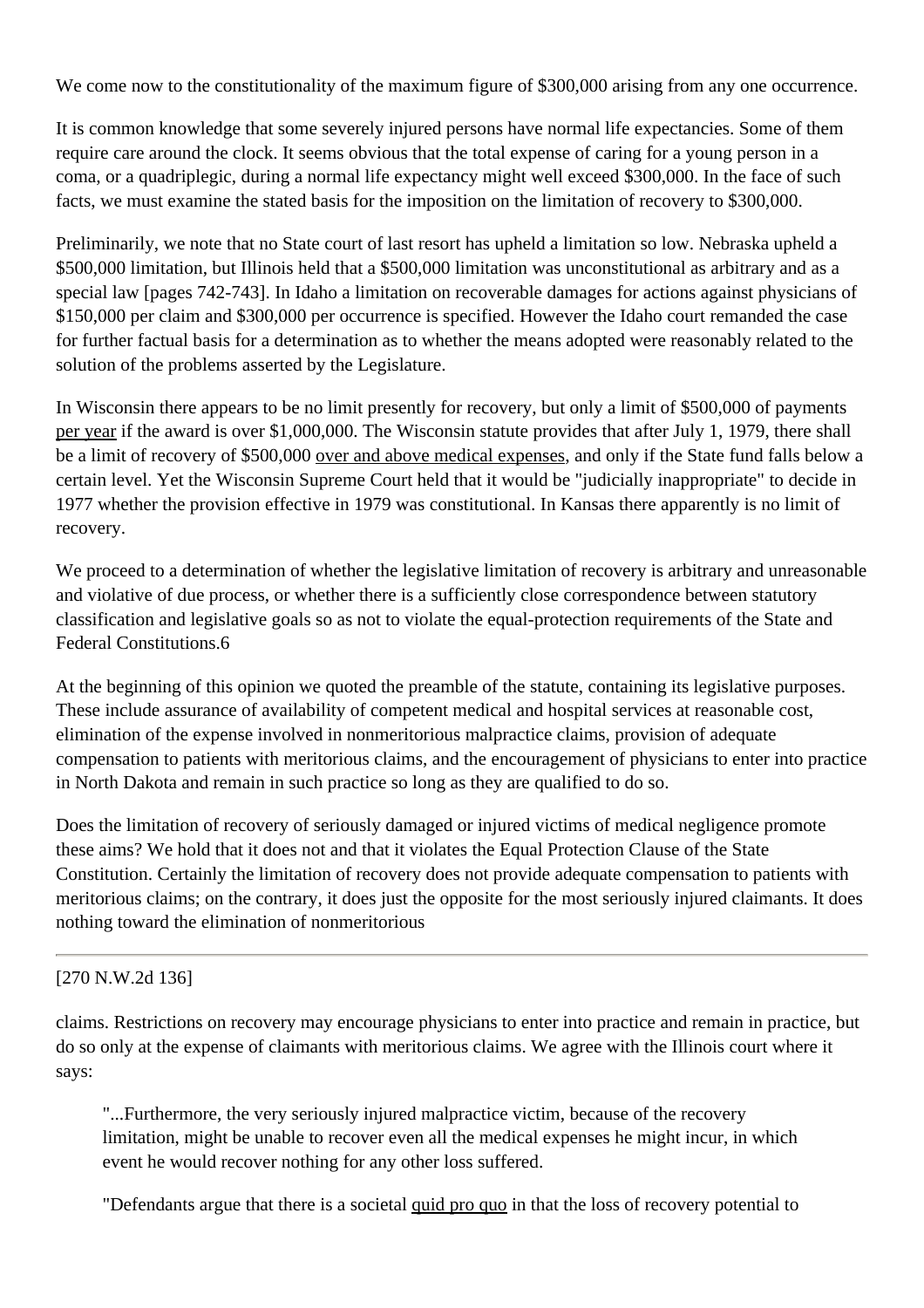some malpractice victims is offset by 'lower insurance premiums and lower medical care costs for all recipients of medical care.' This quid pro quo does not extend to the seriously injured medical malpractice victim and does not serve to bring the limited recovery provision within the rationale of the cases upholding the constitutionality of the Workmen's Compensation Act. [Page 742]

"... We are of the opinion that limiting recovery only in medical malpractice actions to \$500,000 is arbitrary and constitutes a special law in violation of section 13 of article IV of the 1970 Constitution, and we so hold." 347 N.E.2d at 743.

When we examine the legislative purpose of the Act, we find that the incidence of malpractice claims in North Dakota is far lower than the average in the United States. The Legislature was advised that malpractice insurance rates were determined on a national basis, and did not take into account the state-wide experience of smaller States such as North Dakota. Thus premiums were unjustifiably high for States such as North Dakota with fewer claims and smaller settlements and judgments.

The evidence in the case before us, however, indicates that either the Legislature was misinformed or subsequent events have changed the situation substantially. Evidence in the present case shows that one of the largest insurance companies is accepting applications for malpractice insurance in North Dakota, and using rates lower than the national averages.

One comparison of rates given to the Legislature shows that premiums in North Dakota are the sixth lowest in the United States.

Based upon these facts, and others of the same import, the trial court made a finding that there did not appear to be an availability or cost crisis in this State. We cannot say that this finding is clearly erroneous, based upon the evidence in this case.

In the absence of such a finding of crisis, and in view of the drastic limitation on recovery, we conclude that the \$300,000 limitation on recovery in malpractice cases is a violation of the equal-protection provision of the North Dakota Constitution, Section 20. It is likewise violative of the similar provision of the Fourteenth Amendment to the United States Constitution.

# G. WHETHER CHAPTER 26-40.1 IS SPECIAL LEGISLATION NOT DECIDED

A further challenge to the constitutionality of Chapter 26-40.1 is based upon the provisions of Sections 69 and 70 of the Constitution of North Dakota. Section 69 provides that the Legislative Assembly shall not pass special or local laws in any of thirty-five specified categories, and Section 70 provides:

"In all other cases where a general law can be made applicable, no special law shall be enacted; nor shall the legislative assembly indirectly enact such special or local law by the partial repeal of a general law, but laws repealing local or special acts may be passed."

The Illinois court held that a provision in its Constitution similar to Section 69 was violated by its Act regulating malpractice claims, while Idaho held that its similar

### [270 N.W.2d 137]

provision was not violated. However, Idaho's Constitution apparently lacks language equivalent to Section 70.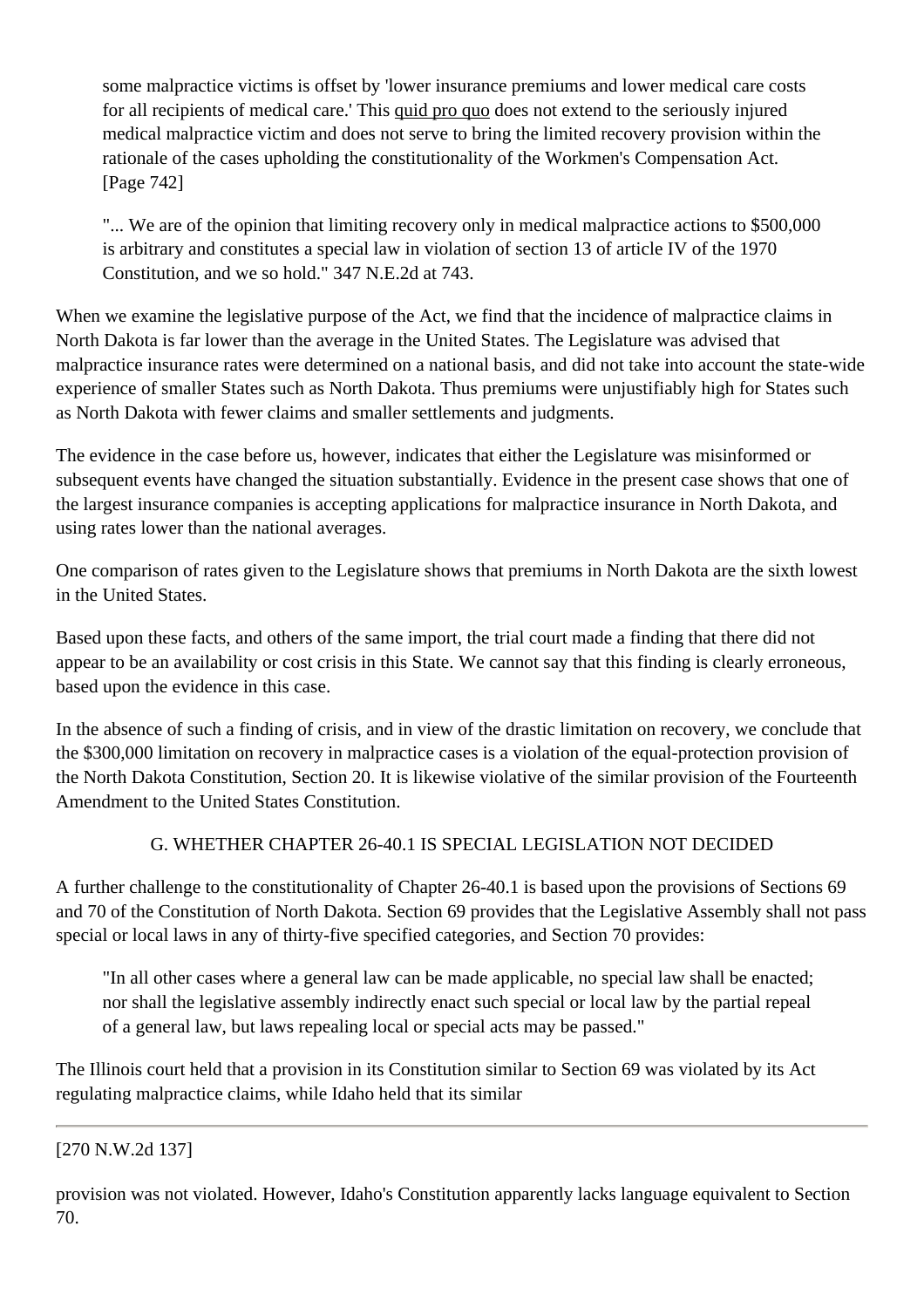In view of our determination of this case on other grounds, we need not decide whether the legislation violates Sections 69 and 70 of the Constitution of North Dakota.

# H. MODIFICATION OF JUDGMENTS, IF JUDGMENT PERMITS NOT UNCONSTITUTIONAL

We believe that the foregoing discussion disposes of all of the questions raised except No. 7, No. 12, and No. 13. As to No. 12, we understand the last sentence of Section 26-40.1-16, relating to modification or termination of judgments on the basis of specified contingencies, to refer only to judgment provisions ordering payments at regular intervals rather than in a lump sum. As so construed, we find no constitutional objection to modification or termination on the basis of contingencies stated in advance in the original judgment itself. As to No. 13, the parties suggest that a jury might find two defendants liable, one for more than \$100,000 and the other for less. Under the statute, applied blindly, the excess over \$100,000 of the larger sum would not be payable because "payment of one hundred thousand dollars" would not have been made by the other. We do not reach this issue in view of our holding of unconstitutionality of the Act as a whole.

For the same reason, we do not reach question No. 7.

## I. UNCONSTITUTIONAL DENIAL OF JURY TRIAL

As to Section 26-40.1-17, we believe it constitutes an unconstitutional deprivation of the right to a jury trial, insofar as it provides that if the insurer under the basic policy of insurance pays its policy limit of \$100,000 and the claimant is dissatisfied, he must sue, naming the fund as defendant, and have his case tried without a jury. The right to a jury trial is a basic right in this State. The right to a jury trial remains inviolate. Sec. 7, Const. of N. Dak.; and see Landers v. Goetz, [264 N.W.2d 459](http://www.ndcourts.gov/supreme-court/opinion/264NW2d459) (N.D. 1978).

# J. ACT AS A WHOLE VIOLATES DUE PROCESS

Although some of the following provisions of the Act, individually, would not violate due process, we hold that the cumulative effect of the limitation of the application of the Act to only one category of health-care professionals [Sec. 26-40.1-02], the arbitrary requirement of consent under conditions of duress and statutory imposition of "consent" in emergencies [Secs. 26-40.1-03 and 26-40.1-04], the limitation on use of the doctrine of res ipsa loquitur [Sec. 26-40.1-07], and the near-abolition of the collateral-source doctrine [Sec. 26-40.1-08] is to violate the right of medical patients in this State to due process of law. We find that the statute is, in respect to these matters, arbitrary and unreasonable and discriminatory, and that the methods adopted have no reasonable relation to the attainment of the results desired. Menz v. Coyle, supra.

# K. CHAPTER 26-40.1 AS A WHOLE UNCONSTITUTIONAL

Having concluded that several parts of Chapter 26-40.1 are unconstitutional, we are now faced with the necessity of deciding whether the entire Act is unconstitutional or whether the remaining parts of the statute are valid. We have consistently held that the declaration of part of a law as unconstitutional does not require the courts to declare the remainder void also, unless all provisions are so connected and dependent upon each other that it cannot be presumed that the Legislature would have enacted the valid sections without the unconstitutional sections. Section 1-02-20, N.D.C.C., provides that a judgment declaring the invalidity of part of a statute does not invalidate other parts of the statute.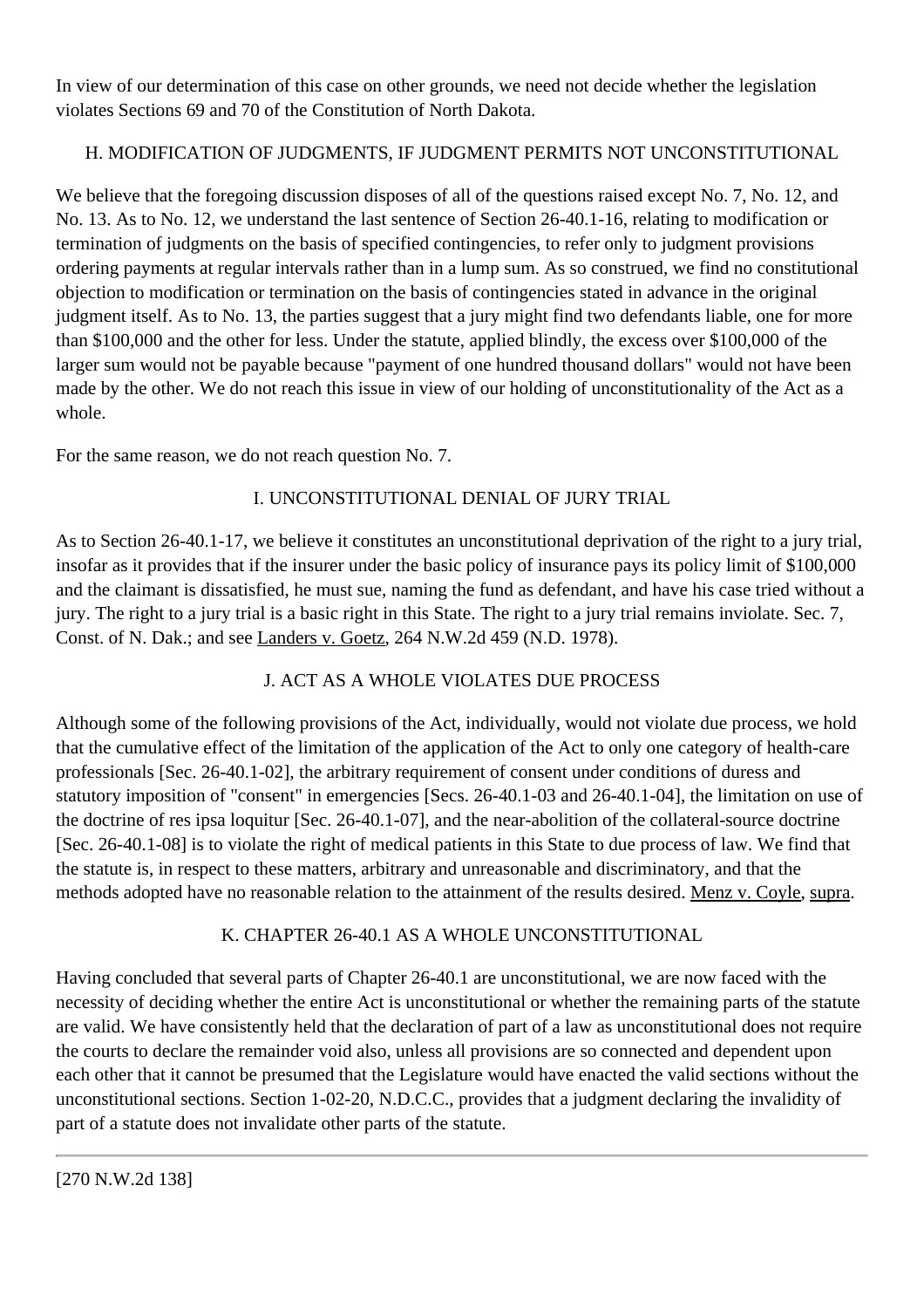We have examined Chapter 26-40.1 as it would stand after striking from it those sections declared unconstitutional in this opinion, and we have concluded that the Legislature would not have enacted the Act without those provisions declared unconstitutional, and in particular without Section 26-40.1-11, and we therefore declare the entire Chapter 26-40.1 unconstitutional. See Montana-Dakota Utilities Co. v. Johanneson, [153 N.W.2d 414](http://www.ndcourts.gov/supreme-court/opinion/153NW2d414) (N.D. 1967).

Judgment affirmed.

Robert Vogel Paul M. Sand, Acting C.J. William L. Paulson Eugene A. Burdick, D.J. Douglas B. Heen, D.J.

Burdick and Heen, D.J., sitting for Erickstad, C.J., and Pederson, J., disqualified.

#### **Footnotes:**

1. The Act is inconsistent in its use of the term "health care provider." Compare §§ 26-40.1-03 and 26-40.1- 09. This makes unclear the propriety of joinder of claims against non-physician professionals in the health field with claims against qualified physicians. However our decision as to the constitutionality of § 26-40.1- 06 would not be changed if joinder of non-physician health-care professionals were permitted. Preclusion of joinder of claims against nonqualified physicians would raise the same constitutional question.

2. The rule heretofore has been that expert evidence was not required if the facts showing negligence were within the understanding of laymen, and the probability of the adverse result from the facts shown was within the common knowledge of laymen. Sagmiller v. Carlsen, [219 N.W.2d 885](http://www.ndcourts.gov/supreme-court/opinion/219NW2d885) (N.D. 1974).

3. Finding of fact No. 11 reads:

"11. Although over the past years the premiums for professional liability insurance for physicians and surgeons have increased substantially nationwide and in the State of North Dakota, there does not appear to [be] an availability or cost crises [sic] in this state."

4. Sec. 26-40.1-02, subd. 5:

"5. 'Informed consent' means consent to a procedure based on information which would ordinarily be provided to the patient under like circumstances by health care providers."

Sec. 26-40.1-05:

"Before any claimant may recover damage in any action based on failure to obtain informed consent, the claimant must establish that a reasonably prudent person in the claimant's position would not have undergone the treatment had he been properly informed and that the performance of the treatment was the proximate cause of the injury and damages claimed."

5. For cases holding that some contractual provisions to limit tort liability will not be enforced, see Tunkl v. Regents of University of California, 60 Cal.2d 92, 32 Cal.Rptr. 33, 383 P.2d 441 (1963), relating to an attempted contractual limitation of liability of a hospital to a patient; Dooley, Modern Tort Law, § 25.02; and Prosser on Torts, 4th Ed., § 67.